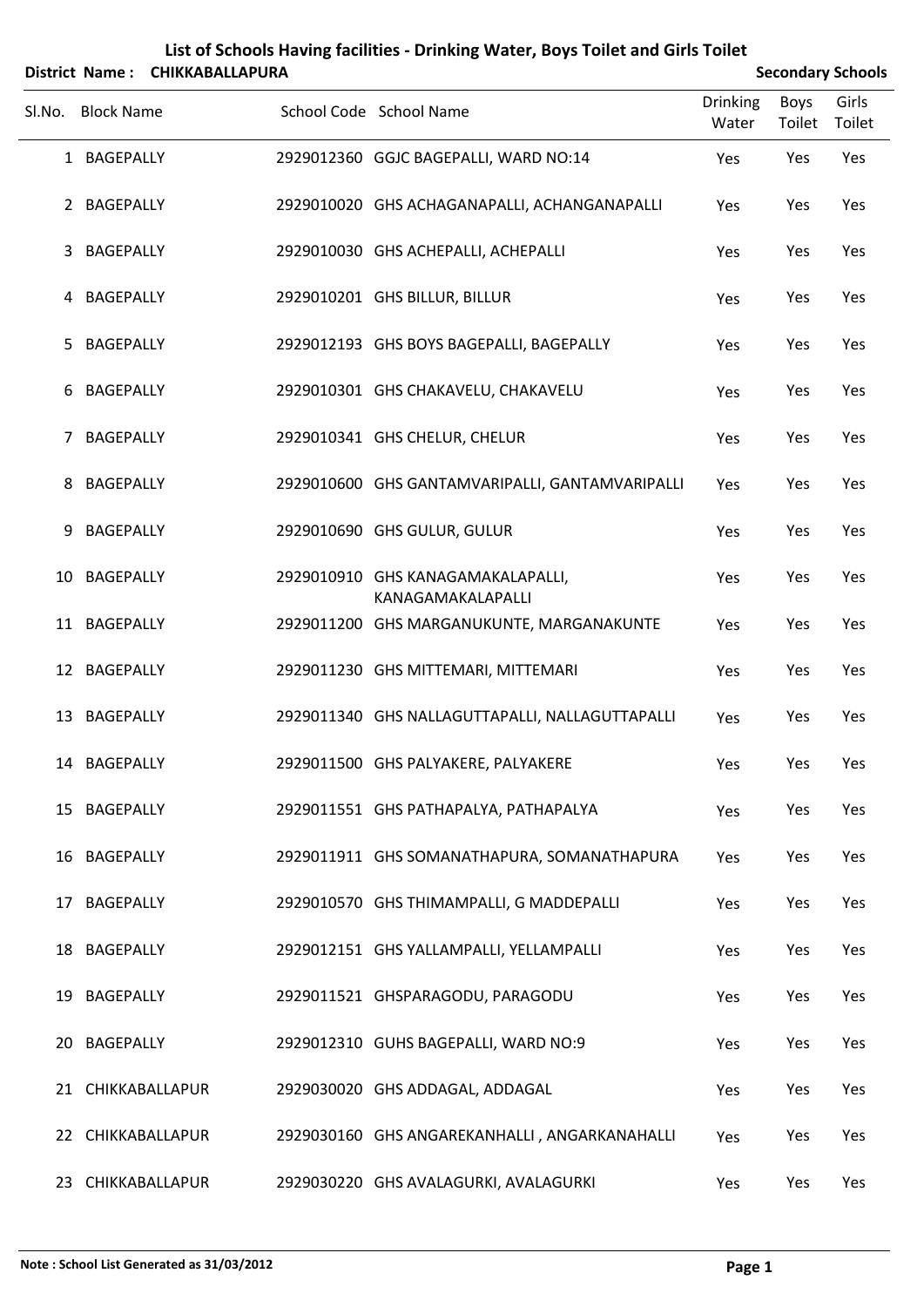|        |                   | District Name: CHIKKABALLAPURA |                                                                    |                          | <b>Secondary Schools</b> |                 |
|--------|-------------------|--------------------------------|--------------------------------------------------------------------|--------------------------|--------------------------|-----------------|
| Sl.No. | <b>Block Name</b> |                                | School Code School Name                                            | <b>Drinking</b><br>Water | Boys<br>Toilet           | Girls<br>Toilet |
|        | 24 CHIKKABALLAPUR |                                | 2929030660 GHS DIBBUR, DIBBUR                                      | Yes                      | Yes                      | Yes             |
|        | 25 CHIKKABALLAPUR |                                | 2929031030 GHS GIDNAHALLI, HOSAHUDYA                               | Yes                      | Yes                      | Yes             |
|        | 26 CHIKKABALLAPUR |                                | 2929032550 GHS GIRLS SCHOOL CHIKKABALLA, WARD<br>NO:2              | Yes                      | Yes                      | Yes             |
| 27     |                   | CHIKKABALLAPUR                 | 2929032880 GHS HALEPERESANDRA, HALE PERESANDRA                     | Yes                      | Yes                      | Yes             |
|        | 28 CHIKKABALLAPUR |                                | 2929031670 GHS MUDDENAHALLI, MUDDENAHALLI                          | Yes                      | Yes                      | Yes             |
| 29     |                   | CHIKKABALLAPUR                 | 2929031830 GHS NANDI, NANDI                                        | Yes                      | Yes                      | Yes             |
|        | 30 CHIKKABALLAPUR |                                | 2929031990 GHS POSHETTIHALLI, POSETTIHALLI                         | Yes                      | Yes                      | Yes             |
|        | 31 CHIKKABALLAPUR |                                | 2929032090 GHS REDDYGOLLAVARAHALLI, REDDY<br><b>GOLLAVARAHALLI</b> | Yes                      | Yes                      | Yes             |
|        | 32 CHIKKABALLAPUR |                                | 2929032740 GJC CHICKABALLAPUR, WARD NO:21                          | Yes                      | Yes                      | Yes             |
|        | 33 CHIKKABALLAPUR |                                | 2929031551 GJC MANDIKAL, MANDIKAL                                  | Yes                      | Yes                      | Yes             |
|        | 34 CHIKKABALLAPUR |                                | 2929031980 GJC PERESANDRA, PERESANDRA                              | Yes                      | Yes                      | Yes             |
|        | 35 CHINTAMANI     |                                | 2929040160 GHS ANOOR, ANOOR                                        | Yes                      | Yes                      | Yes             |
|        | 36 CHINTAMANI     |                                | 2929040310 GHS BATLAHALLI, BATHLAHALLI                             | Yes                      | Yes                      | Yes             |
|        | 37 CHINTAMANI     |                                | 2929040490 GHS BOORAGAMAKALAHALLI,<br>BOORAGAMAKALAHALLI           | Yes                      | Yes                      | Yes             |
|        | 38 CHINTAMANI     |                                | 2929044041 GHS BOYS HIGH SCHOOL, WARD NO:6                         | Yes                      | Yes                      | Yes             |
|        | 39 CHINTAMANI     |                                | 2929040790 GHS CHINNASANDRA, CHINNASANDRA                          | Yes                      | Yes                      | Yes             |
|        | 40 CHINTAMANI     |                                | 2929040950 GHS DODDA BOMMANAHALLI, DODDA<br><b>BOMMNAHALLI</b>     | Yes                      | Yes                      | Yes             |
|        | 41 CHINTAMANI     |                                | 2929040960 GHS DODDAGANJUR, DODDA GANJURU                          | Yes                      | Yes                      | Yes             |
|        | 42 CHINTAMANI     |                                | 2929041520 GHS HIREKATTIGENAHALLI,<br>HIREKATTIGANAHALLI           | Yes                      | Yes                      | Yes             |
|        | 43 CHINTAMANI     |                                | 2929041730 GHS K RAGUTTAHALLI, K RAGUTTAHALLI                      | Yes                      | Yes                      | Yes             |
|        | 44 CHINTAMANI     |                                | 2929041790 GHS KAGATHI, KAGATHI                                    | Yes                      | Yes                      | Yes             |
|        | 45 CHINTAMANI     |                                | 2929041990 GHS KENCHARLAHALLI, KENCHARLAHALLI                      | Yes                      | Yes                      | Yes             |
|        | 46 CHINTAMANI     |                                | 2929042210 GHS KORLAPARTHI, KORLAPARTHI                            | Yes                      | Yes                      | Yes             |

**List of Schools Having facilities ‐ Drinking Water, Boys Toilet and Girls Toilet**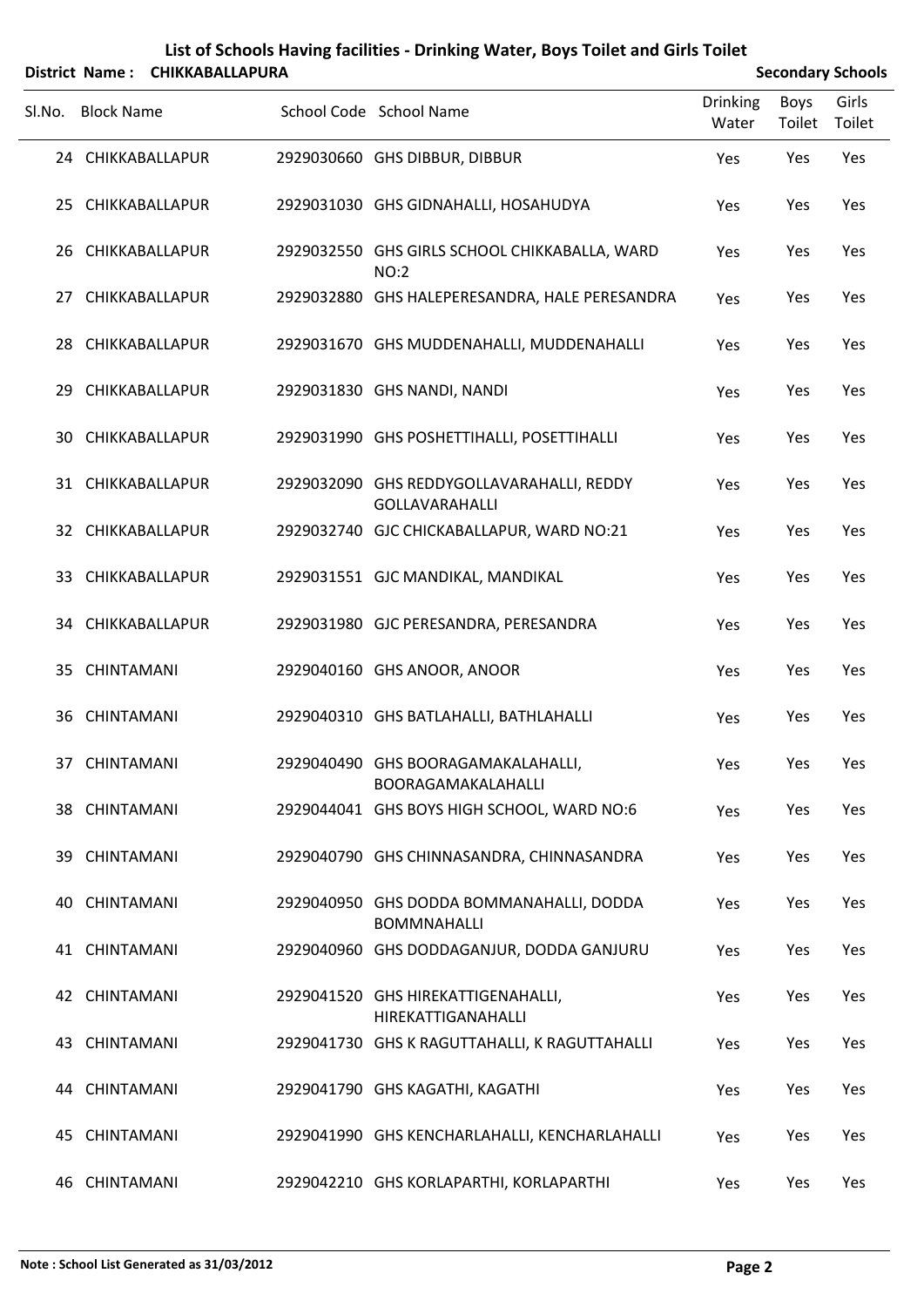|        |                     | District Name: CHIKKABALLAPURA | <b>Secondary Schools</b>                                |                          |                |                 |
|--------|---------------------|--------------------------------|---------------------------------------------------------|--------------------------|----------------|-----------------|
| Sl.No. | <b>Block Name</b>   |                                | School Code School Name                                 | <b>Drinking</b><br>Water | Boys<br>Toilet | Girls<br>Toilet |
|        | 47 CHINTAMANI       |                                | 2929042370 GHS LAKSHMIDEVANAKOTE,<br>LAKSHMIDEVIKOTE    | Yes                      | Yes            | Yes             |
|        | 48 CHINTAMANI       |                                | 2929042640 GHS MURAGAMALLA, MURAGAMALLA                 | Yes                      | Yes            | Yes             |
| 49     | CHINTAMANI          |                                | 2929042680 GHS MYLANDAHALLI, MYLANDAHALLI               | Yes                      | Yes            | Yes             |
|        | 50 CHINTAMANI       |                                | 2929042820 GHS NANDANAHOSAHALLI,<br>NANDANAHOSAHALLI    | Yes                      | Yes            | Yes             |
|        | 51 CHINTAMANI       |                                | 2929044050 GHS NEW HIGH SCHOOL, WARD NO:7               | Yes                      | Yes            | Yes             |
|        | 52 CHINTAMANI       |                                | 2929043120 GHS SANTHEKALLAHALLI, SANTHEKALLAHALLI       | Yes                      | Yes            | Yes             |
| 53.    | CHINTAMANI          |                                | 2929044091 GHS SS HALLY, WARD NO:11                     | Yes                      | Yes            | Yes             |
|        | 54 CHINTAMANI       |                                | 2929043340 GHS TALAGAVARA, TALAGAVARA                   | Yes                      | Yes            | Yes             |
| 55.    | CHINTAMANI          |                                | 2929043620 GHS YAGAVAKOTE, YAGAVAKOTE                   | Yes                      | Yes            | Yes             |
|        | 56 CHINTAMANI       |                                | 2929044100 GIRLS JC, WARD NO:12                         | Yes                      | Yes            | Yes             |
|        | 57 CHINTAMANI       |                                | 2929041801 GJC KAIWARA, KAIWARA                         | Yes                      | Yes            | Yes             |
|        | 58 GOWRIBIDANUR     |                                | 2929052400 GGHS COLLAGE, WARD NO:3                      | Yes                      | Yes            | Yes             |
| 59     | <b>GOWRIBIDANUR</b> |                                | 2929050040 GHS ALAKAPURA, ALAKAPURA                     | Yes                      | Yes            | Yes             |
|        | 60 GOWRIBIDANUR     |                                | 2929050060 GHS ALLIPURA, ALLIPURA                       | Yes                      | Yes            | Yes             |
|        | 61 GOWRIBIDANUR     |                                | 2929050310 GHS BYCHAPURA, BYCHAPURA                     | Yes                      | Yes            | Yes             |
|        | 62 GOWRIBIDANUR     |                                | 2929052610 GHS D PALYA, D PALYA                         | Yes                      | Yes            | Yes             |
| 63.    | GOWRIBIDANUR        |                                | 2929050630 GHS GADARE, GEDARE                           | Yes                      | Yes            | Yes             |
|        | 64 GOWRIBIDANUR     |                                | 2929050800 GHS H NAGASANDRA, H NAGASANRA                | Yes                      | Yes            | Yes             |
| 65.    | GOWRIBIDANUR        |                                | 2929050830 GHS HALEHALLI, HALEHALLI                     | Yes                      | Yes            | Yes             |
| 66.    | GOWRIBIDANUR        |                                | 2929050940 GHS HUDAGURU, HUDUGURU                       | Yes                      | Yes            | Yes             |
| 67.    | <b>GOWRIBIDANUR</b> |                                | 2929051080 GHS KADALAVENI, KADALAVENI                   | Yes                      | Yes            | Yes             |
| 68     | <b>GOWRIBIDANUR</b> |                                | 2929051110 GHS KALLINAYAKANAHALLI,<br>KALLINAIKANAHALLI | Yes                      | Yes            | Yes             |
| 69.    | GOWRIBIDANUR        |                                | 2929051370 GHS KURUDI, KURUDI                           | Yes                      | Yes            | Yes             |

## **List of Schools Having facilities ‐ Drinking Water, Boys Toilet and Girls Toilet**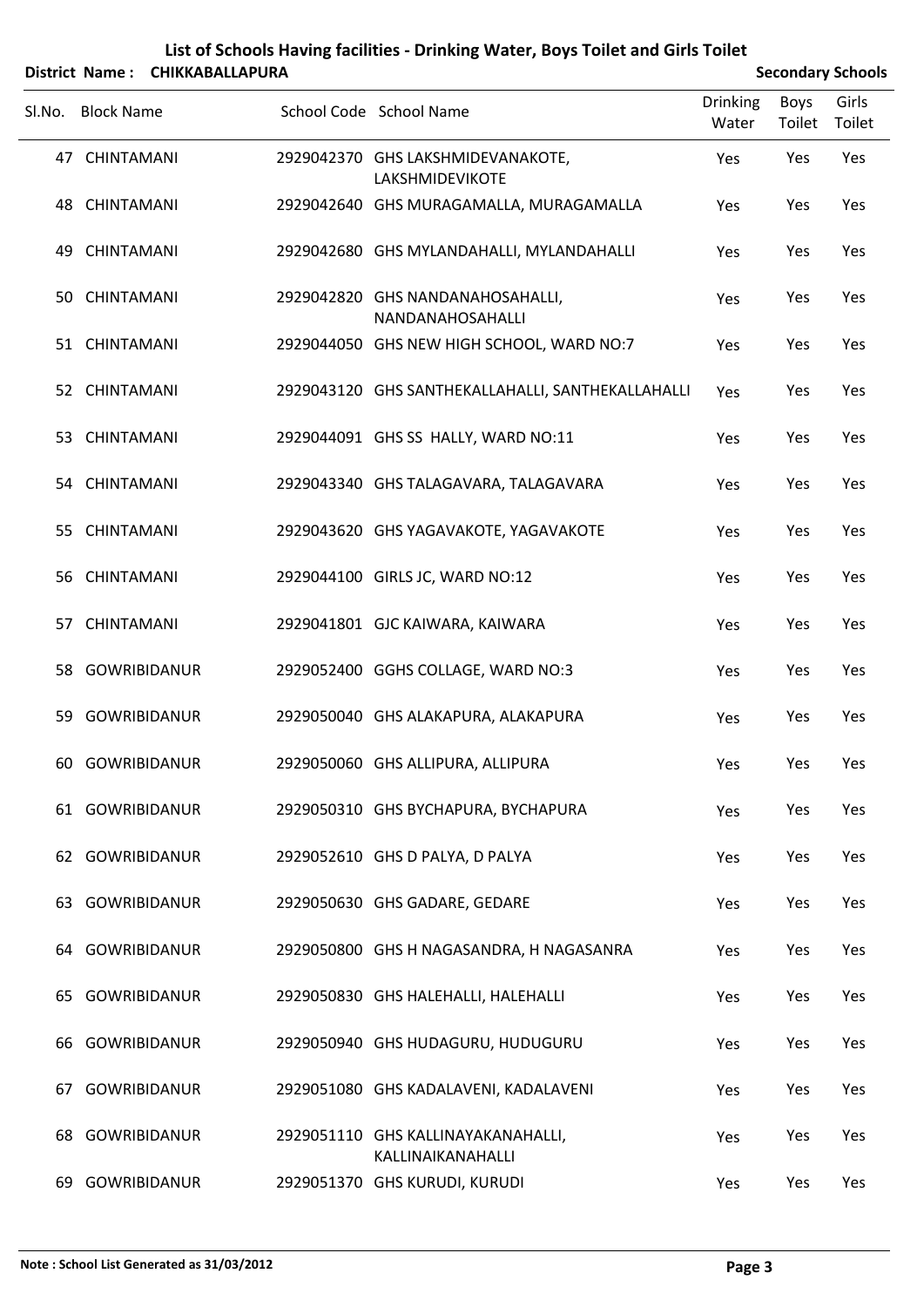|  | List of Schools Having facilities - Drinking Water, Boys Toilet and Girls Toilet |
|--|----------------------------------------------------------------------------------|
|  |                                                                                  |

| <b>Secondary Schools</b> |  |
|--------------------------|--|

|        | District Name: CHIKKABALLAPURA |  |                                                 |                          |                       | <b>Secondary Schools</b> |  |  |  |
|--------|--------------------------------|--|-------------------------------------------------|--------------------------|-----------------------|--------------------------|--|--|--|
| Sl.No. | <b>Block Name</b>              |  | School Code School Name                         | <b>Drinking</b><br>Water | <b>Boys</b><br>Toilet | Girls<br>Toilet          |  |  |  |
|        | 70 GOWRIBIDANUR                |  | 2929051490 GHS MANCHENAHALLI, MANCHENAHALLI     | Yes                      | Yes                   | Yes                      |  |  |  |
|        | 71 GOWRIBIDANUR                |  | 2929051550 GHS MINAKINAGURKI, MINAKANAGURKI     | Yes                      | Yes                   | Yes                      |  |  |  |
|        | 72 GOWRIBIDANUR                |  | 2929051640 GHS MYALYA, MYALYA                   | Yes                      | Yes                   | Yes                      |  |  |  |
|        | 73 GOWRIBIDANUR                |  | 2929051680 GHS NAGARAGERE, NAGARAGERE           | Yes                      | Yes                   | Yes                      |  |  |  |
| 74     | GOWRIBIDANUR                   |  | 2929051690 GHS NAKKALAHALLI, NAKKALAHALLI       | Yes                      | Yes                   | Yes                      |  |  |  |
| 75     | GOWRIBIDANUR                   |  | 2929051700 GHS NAMAGONDLU, NAMAGONDLU           | Yes                      | Yes                   | Yes                      |  |  |  |
| 76     | GOWRIBIDANUR                   |  | 2929051920 GHS RAMAPURA, RAMAPURA               | Yes                      | Yes                   | Yes                      |  |  |  |
| 77     | GOWRIBIDANUR                   |  | 2929052070 GHS SONAGANAHALLI, SONAGANAHALLI     | Yes                      | Yes                   | Yes                      |  |  |  |
| 78     | <b>GOWRIBIDANUR</b>            |  | 2929052210 GHS VATADAHOSAHALLI, VATADAHOSAHALLI | Yes                      | Yes                   | Yes                      |  |  |  |
| 79     | GOWRIBIDANUR                   |  | 2929052431 GJC GOWRIBIDANUR, WARD NO:6          | Yes                      | Yes                   | Yes                      |  |  |  |
| 80     | <b>GUDIBANDA</b>               |  | 2929061090 GGHS GUDIBANDA, WARD NO:1            | Yes                      | Yes                   | Yes                      |  |  |  |
|        | 81 GUDIBANDA                   |  | 2929060070 GHS BEECHAGANAHALLI, BEECHAGANAHALLI | Yes                      | Yes                   | Yes                      |  |  |  |
|        | 82 GUDIBANDA                   |  | 2929060150 GHS CHENDUR, CHENDUR                 | Yes                      | Yes                   | Yes                      |  |  |  |
|        | 83 GUDIBANDA                   |  | 2929060380 GHS HAMPASANDRA, HAMPASANDRA         | Yes                      | Yes                   | Yes                      |  |  |  |
|        | 84 GUDIBANDA                   |  | 2929060730 GHS MACHAHALLI, PASUPALODU           | Yes                      | Yes                   | Yes                      |  |  |  |
|        | 85 GUDIBANDA                   |  | 2929060870 GHS SOMENAHALLI, SOMENAHALLI         | Yes                      | Yes                   | Yes                      |  |  |  |
|        | 86 GUDIBANDA                   |  | 2929060910 GHS THIRUMANI, THIRUMANI             | Yes                      | Yes                   | Yes                      |  |  |  |
|        | 87 GUDIBANDA                   |  | 2929060930 GHS ULLODU, ULLODU                   | Yes                      | Yes                   | Yes                      |  |  |  |
|        | 88 GUDIBANDA                   |  | 2929060979 GHS VARLAKONDA, VARLAKONDA           | Yes                      | Yes                   | Yes                      |  |  |  |
| 89     | GUDIBANDA                      |  | 2929061020 GHS YALLODU, YELLODU                 | Yes                      | Yes                   | Yes                      |  |  |  |
|        | 90 GUDIBANDA                   |  | 2929061090 GJC GUDIBANDA, WARD NO:1             | Yes                      | Yes                   | Yes                      |  |  |  |
|        | 91 SIDLAGHATTA                 |  | 2929110110 GHS ANEMADAGU, ANEMADAGU             | Yes                      | Yes                   | Yes                      |  |  |  |
|        | 92 SIDLAGHATTA                 |  | 2929110320 GHS BASETTIHALLI, BASETTIHALLI       | Yes                      | Yes                   | Yes                      |  |  |  |